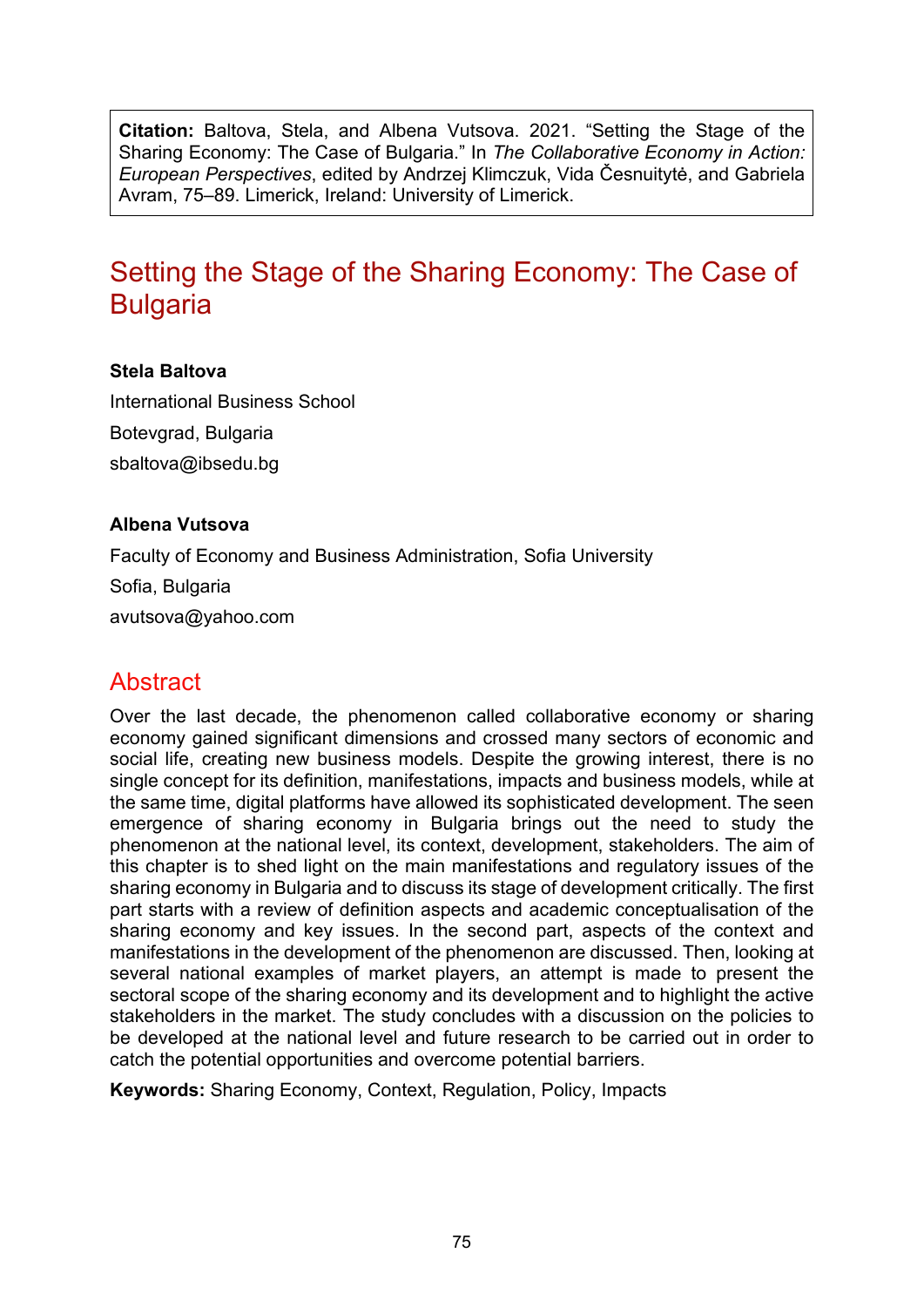### Introduction

Sharing is not a new phenomenon—people shared their goods with their family, friends, and neighbours since they started to live in communities (Belk 2014b; Schor 2014). Renting rooms and other accommodation for holidays, especially in coastal areas in Bulgaria, has been a very well-known and well-established practice since the years of socialism. It is still offered, but much less due to the rapid development of the tourist accommodation infrastructure in Bulgaria after 1990 and especially in the first two decades of the 21st century. The cooperatives as a form of organization of work and exchange are also well-known from the period of socialism. Thus, the sharing economy is not a new phenomenon in Bulgaria, but it gained new connotations with the development of Internet platforms where these activities are carried out through modern digital and sometimes sophisticated solutions. The interest in this business model in the country is growing both from the providers and from the consumer side. A few international platforms are operating actively in the market; new local ones are constantly soaring, some others have already been declined. The absence of any national policy presently should not be seen as a barrier but a signal to create one. Elaboration of a strategy that can turn the weaknesses into strengths and the threat into opportunities is crucial for the further profitable expansion of the sharing economy in the country. Despite the surge of interest for sharing economy business models in Bulgaria across a number of sectors, there is a lack of research on the phenomenon and still not enough knowledge about the concept, its manifestations, and impacts. The aim of this study is to stage the development of the sharing economy in Bulgaria through attempts to reveal the main issues concerning the regulations, market players and business models, stakeholders, positives impacts and potential barriers.

## **Definition**

The phenomenon of the "sharing economy" has changed people's habits, the way they move, eat, pay their bills or work. However, there is no consensus yet among academics and practitioners on the term "sharing economy." One of the reasons is its novelty status and lack of common concept but also its large impact on different aspects of our life and the policy, economy, society, environment (Frenken and Schor 2017) and the variety of business models and organization of its activities. The sharing economy reduces damage to the environment by spending resources responsibly through efficient utilisation of physical assets and facilitates new social contacts (Botsman and Rogers 2010; Martin 2016). This type of collaboration can create innovation, jobs, and community (Krueger 2012); sharing could bring people together and stimulate social cohesion in neighbourhoods (Agyeman and McLaren 2015). Quite often, it is defined as an economy where the owners of assets that create a service connect with consumers of that service through online sharing platforms and perform market transactions (Kim 2019).

There is no official definition of the term "sharing economy" in the Bulgarian legal and economic space. The term is present in the media, but occasionally, more often between the people and the businesses, the blogs, and social networks. The term tends to be used closely with collaborative economy, platform economy, gig economy, but there is no consensus on the term that best describes the sharing economy. The term used more often is "sharing economy" ("икономика на споделянето;" in Bulgarian: "ikonomika na spodelyaneto"), rather than "collaborative economy." Too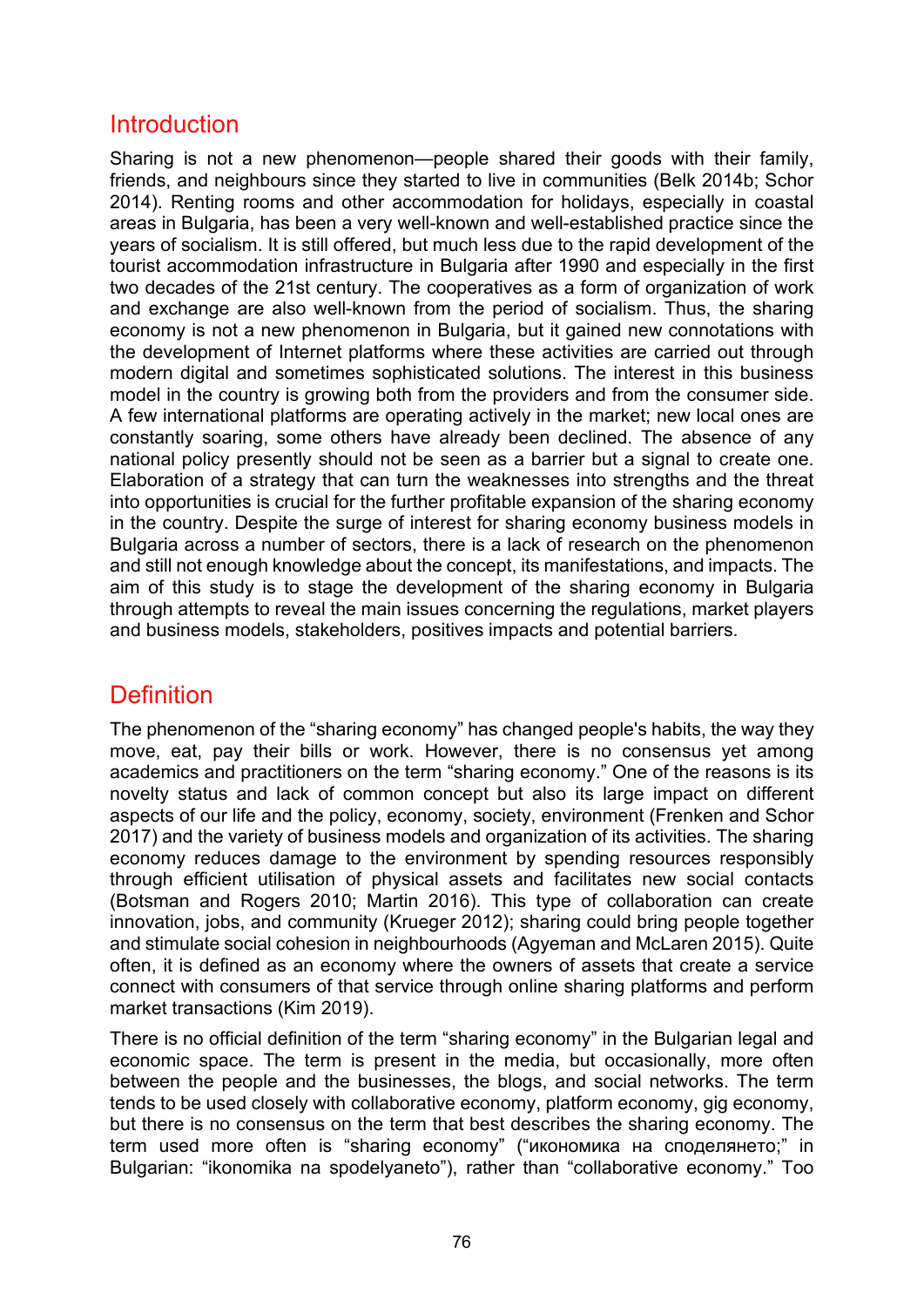often, the term is also used in English. It can be assumed that the current development of the phenomenon in the country is in line with the official definition of the European Commission (2016), where the term "collaborative economy" refers to "business models where activities are facilitated by collaborative platforms that create an open marketplace for the temporary usage of goods or services often provided by private individuals. The collaborative economy involves three categories of actors: (i) service providers who share assets, resources, time and/or skills—these can be private individuals offering services on an occasional basis ("peers") or service providers acting in their professional capacity ("professional services providers"); (ii) users of these; and (iii) intermediaries that connect—via an online platform—providers with users and that facilitates transactions between them ("collaborative platforms").

## Key Questions

There is no doubt that the sharing economy has paved the way for extremely powerful technological innovations, especially in selected sectors. The business models of the sharing economy satisfy customers to some extent, encourage entrepreneurship, reward investors. Alternatively, the lack of sufficient and appropriate legal, tax, and social regulations hinders the construction of sustainable organizational structures and can lead to the disruption of some sectors of the economy on an unpredictable level. Already the sharing economy is not only linked to B2C but to B2B models where two or more businesses are engaged, and thus, it is transforming society and industry. The phenomenon is flourishing through the Internet and digital platforms, but the question of whether it will contribute to the digital agenda of the country is important for building policies for its development. These issues are not yet well understood by all the stakeholders on the Bulgarian market and are the greatest challenge the sharing economy and the platform businesses, in general, are facing nowadays. Regulation of the sharing economy business models is another great challenge. Problems with state regulation can be linked to high costs for the implementation of regulations on the one hand and to what extent they will be applied on the other, even if the regulator acts entirely in the public interest (Nikolova 2016). Due to the so-called reputation systems, the costs of private regulation are far lower. According to Nikolova (2016), the most progressive-minded regulators in the world are keen to adopt the approach of sparing and encouraging public regulation of these business models, which also takes into account the existence of private regulation. This includes the refusal to regulate in certain cases—especially when services are provided by individuals (not businesses), irregularly and in small volumes.

In general, the business organizations in the country support the need for prominent and adequate regulation of the sharing economy business models and wish to participate in improving the legal framework, but fear that this change will cause serious damage to businesses, related industries, and many people in the country. Regulations are needed for platform workers, their rights, and obligations.

Apart from the lack of specific measures to regulate or promote this business, no matter how easy it is to start a business in Bulgaria, the insecurity that exists around electronic platforms also creates uncertainty in the development of the sharing economy business. While there are some concerns about the sustainability of the business models of the sharing economy, the predominant understanding is that Bulgaria must create a business that supports its development and creates new jobs and new sources of employment and income. The favourable milieu for sharing economy will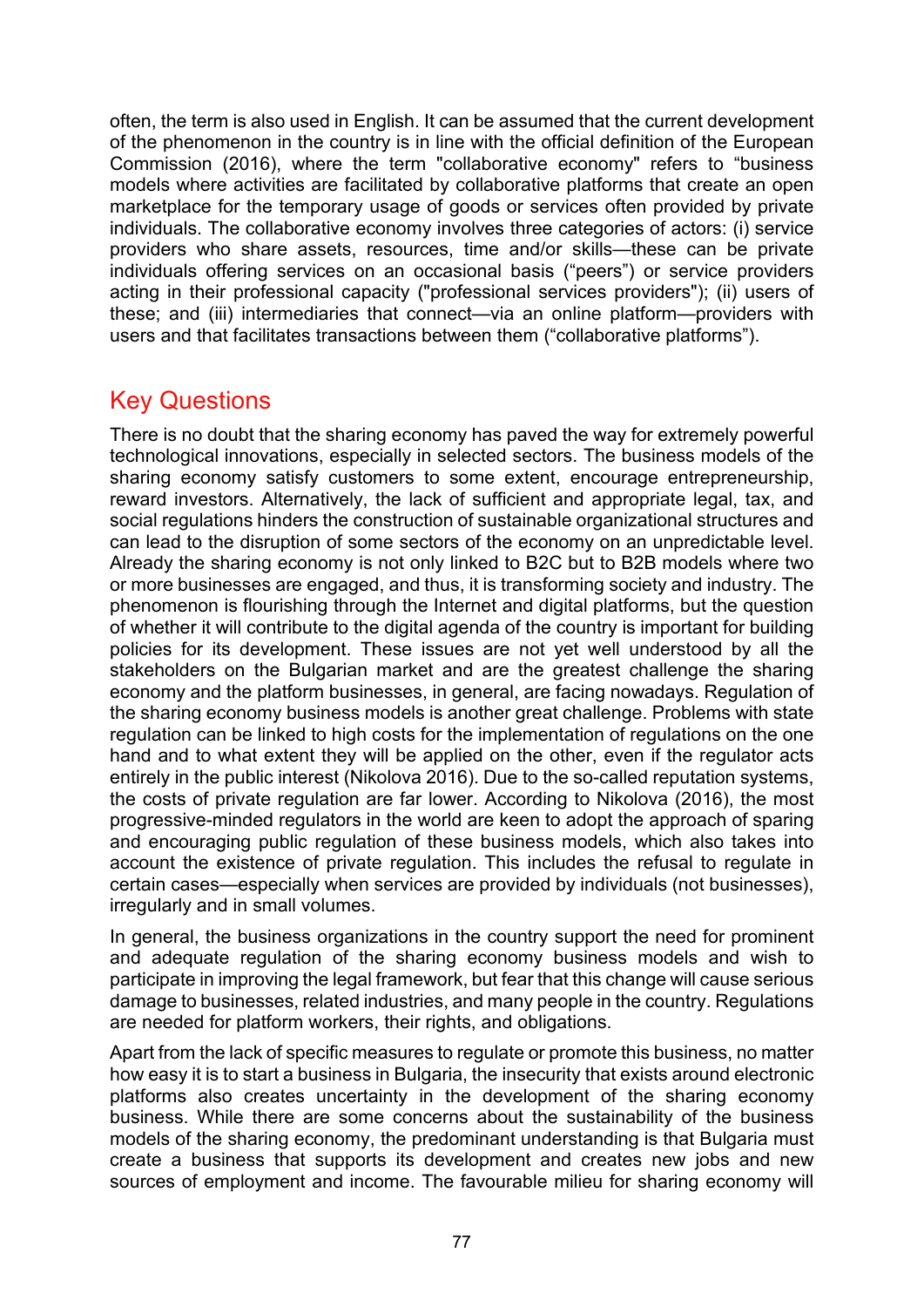contribute to the transformation of targeted sectors and the reshaping of conventional services into digital ones.

## **Examples**

Although there are several very large and very active international players in Bulgaria that shape the market for services in the sharing economy (e.g., Airbnb and Couchsurfing), local initiatives are emerging and can be found in different sectors such as accommodation, transport, crowdfunding, shared workplaces, talent sharing, and some local examples will be given.

### Spark ([www.spark.bg](http://www.spark.bg/))

SPARK is the first Bulgarian car-sharing service—a new generation service that allows finding and renting an electric vehicle (or scooters) through mobile phone regardless of the duration of the usage, for 15 minutes or a few days. The mobile application, which was launched in October 2017 with 25 electric Volkswagen e-Ups, nowadays is widely known for its large fleet of zero-emission and noiseless vehicles. Spark is the first company offering entirely electric cars and environmental solutions for mobility and self-driving in Sofia. The cars are characterised by an easy to use system, which in combination with the company's new cars, elegantly and with respect for the environment, allows users to reach the desired destination.

No charging costs, no parking fees, flexible parking, and eco-friendly are some of the benefits provided by Spark's service. The service is welcome mostly by young people age between 25–40; almost 50% of the customers in Sofia are women. Spark is already in Lithuania and Romania and plans to enter another new international market in 2020 and has almost 70,000 customers.

### TAXIME (taxime.to)

The company is one of the most successful Bulgarian start-up companies. It started five years ago and has built a network of over 350,000 customers with 3,500 taxi drivers in Sofia. The main slogan of the company is "Travel Nice." TaxiMe guarantees a strict selection of inputs and continuous evaluation by the team involved in providing the service. The quality of services stands high on the company agenda. The company applies specific criteria for the selection and evaluation of human resources and quality assurance as well. In 2015, TaxiMe received three of the Forbes Bulgaria awards in the categories "Most Successful Starting Business," "Most Innovative Start-up Business," and "Best Mobile Solution." The company uses an innovative electronic ride payment service, which requires a one-time registration of a bank card in the application. After the registration, it continues to serve as a means of payment for any subsequent voyage that can be paid electronically.

### Zaednonapat (www.zaednonapat.com)

Think green, travel! "Together on the Road" is a shared travel platform providing free search and posting of ads by registered users. The ultimate goal of sharing travel is to enable fuel cost-sharing while helping to reduce traffic and emissions. In addition to this, a shared journey could also become a way for new dating and friendships.

In its continuing pursuit of supplying better and more affordable services to its customers, the "Together on the Road" platform added the ability to search for an alternative in terms of shared travel transport. Thanks to its friends from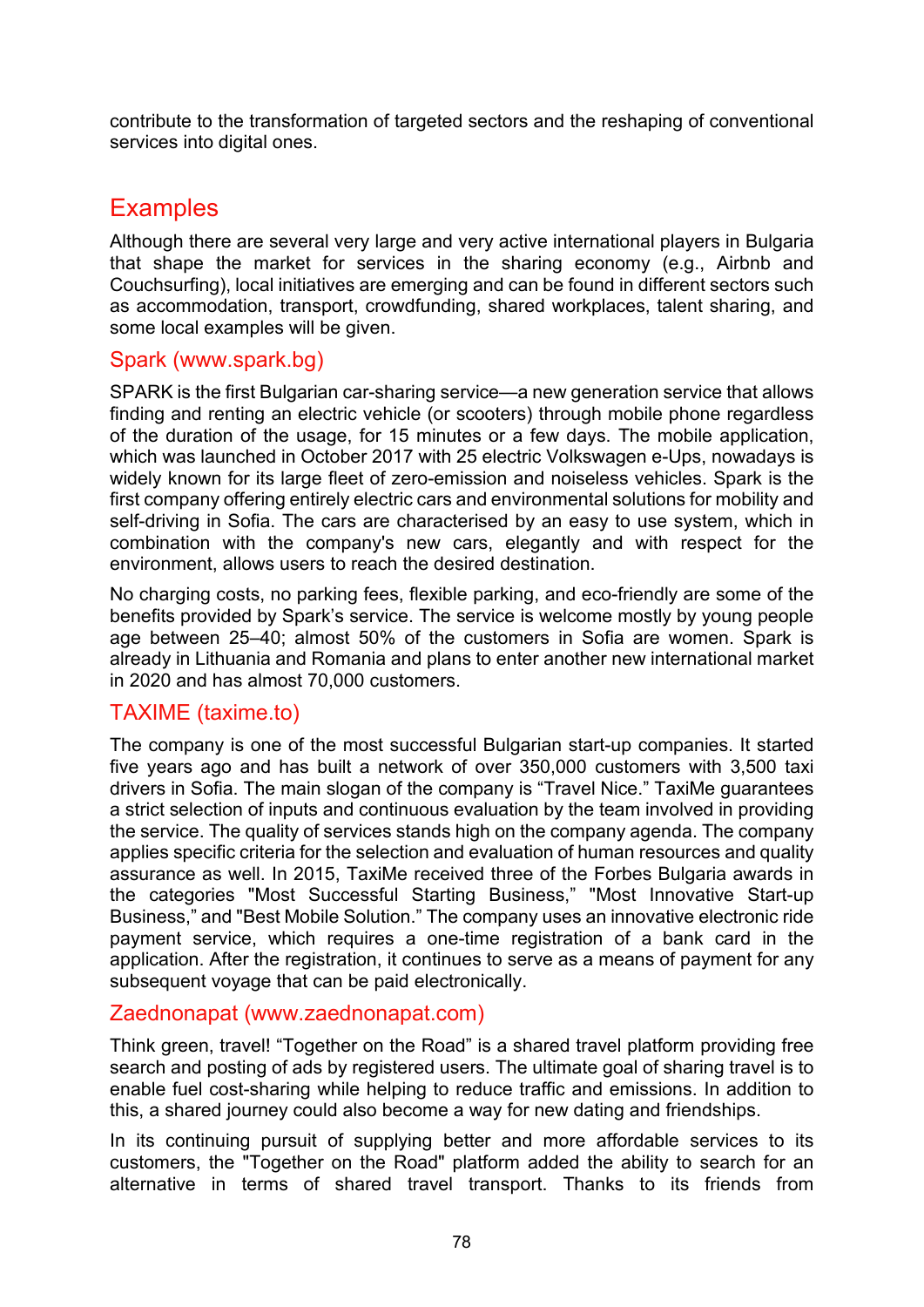bgrazpisanie.com, the available bus and rail timetable data can be visualised as a result of searching for shared travel ads. Thus, looking for an advertisement for a specific destination, users are able to both compare the prices of published shared trips with those announced by bus and train carriers and to find out about their schedule. Additionally, the user can view the details of the specific trip.

### Co-Working Bansko (www.coworkingbansko.com)

Co-Working Bansko was established with a mission to become a home for digital nomads, freelancers, and entrepreneurs. Located in the most famous winter resort Bansko, the company became a social, exciting, and engaging co-working space within the country. The philosophy of Co-working Bansko is to be more than a space to work. It is a hub for anyone who needs to enlarge his network for business possibilities; it is a place that inspires and develops an entrepreneurship mind. It generates creative and innovative solutions to expand businesses. The company has a "Nomad in Residence" program where volunteers can stay with Co-working Bansko for one month for free in exchange for about one hour per day of their time. They should work out of the co-working space during the day to connect with the community and learn from them. This is a diversity program that helps the company to keep its community healthy, so they welcome volunteers who have creative skills (art, interior design), those who can help with social media and content marketing, although everyone is welcome.

#### Myeducationclub (www.myeducationclub.com)

Myeducationclub.com is the first of its kind social network for education in Bulgaria, which allows each user to share its knowledge and skills with other people with similar interests. The platform is more targeted at older people who are motivated to develop new skills to become competitive. Knowledge can be shared, both from traditional educational disciplines such as mathematics, history, geography, Bulgarian language, as well as in non-formal fields of knowledge such as cooking, playing a musical instrument, sewing, embroidering or chess [\(https://expert.bg/Bylgari](https://expert.bg/Bylgari-syzdadoha-platforma-za-spodeleno-obrazovanie-740152.html)-syzdadoha[platforma-za-spodeleno-](https://expert.bg/Bylgari-syzdadoha-platforma-za-spodeleno-obrazovanie-740152.html)obrazovanie-740152.html, 2019). The first shared learning network in Bulgaria is available in Bulgarian and English. It practically combines the most promising web technologies in the field of social networks with the centuries-old traditions of mutual learning methods of education, known since the renaissance. In practice, a whole new sub-segment called "shared education" has been created since its launch. To facilitate the rewards of knowledge sharing, the project also introduces its own internal virtual currency (token), which is accumulated in the account of users who actively share their knowledge.

#### Dressmania (www.dressmania.bg)

Unique for the Bulgarian market subscription service for renting clothes, shoes, and accessories is offered by the online shop Dressmania.bg. The site has existed since 2008 and is distinguished by quality products from European suppliers and a high-level of customer service. The novelty is that the users of the fashion website can rent any one of its items at a fixed monthly price and thus maintains their style always modern and diverse. Anyone who wants to rent clothes, shoes, or accessories can do it quickly and easily. The consumer needs a suitable plan that includes a monthly rent of 4, 8 or 12 products. The tenant receives the selected products against payment of a deposit and a monthly fee. Otherwise, the customers of the rental service do not have to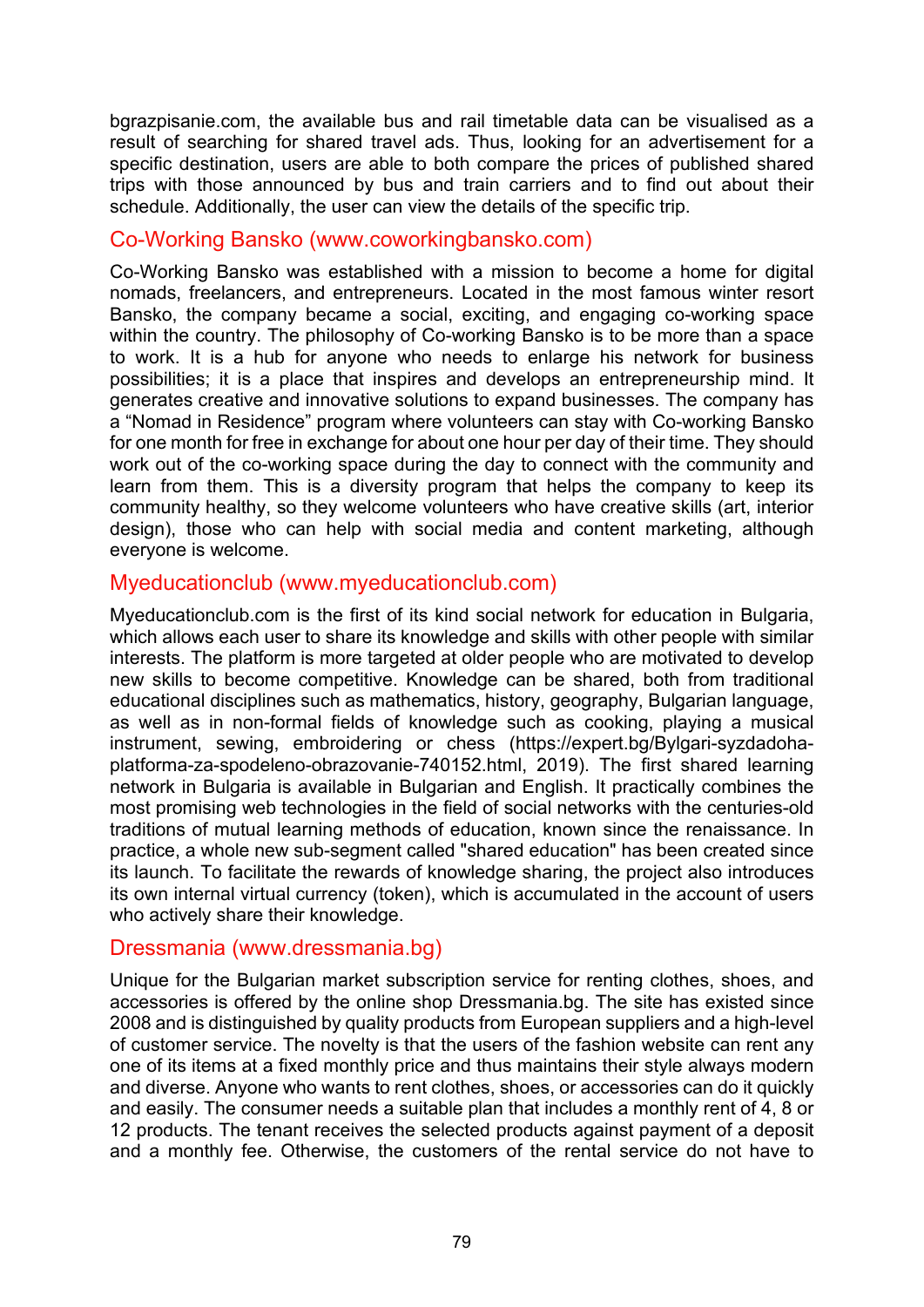accumulate unnecessary clothes in their wardrobe. Thus, the sharing model could reduce consumerist impulses.

### **Context**

Issues about data protection of the customers and the providers are of great importance for the platform work. In Bulgaria, these rights are governed by the Personal Data Protection Act (01.01.2002, last amendments February 26, 2019). For the time being, there is no special attention given in the Personal Data Protection Act to the platform workers and the clients. The regulations about the legal status of the sharing economy firms and the labour market pressure are other issues that have been mostly on the minds of politicians and the labour syndicates over the last two years.

In the last 4–5 years, Bulgaria has been facing a boom in short-term rental and demand for apartments through electronic platforms. Apartments and guest houses, according to the Tourism Act (ТA), are tourist sites of class "B" and, as such, are subject to categorisation (Article 119 of the ТA). Currently, the law allows the activity to be carried out by persons who are not registered under the Commercial Law, so to have a hotel business in a guest house or apartment as an individual, without a company and commercial accounting. The rooms or guest houses to be rent out through sharing platforms must be part of the inhabited by the owner residential building (Article. 113 of the TA).

Among the senior politicians in the ruling majority, there is an understanding that the sharing economy services run in breach of the Tourism Act. Almost without any public discussion, new amendments to the Tourism Act were adopted by the parliament at the end of November 2019, according to which renting apartments and rooms through platforms such as Booking.com, Airbnb, Expedia, and Facebook groups will be only possible if they are registered under the Tourism Act. The aim is to create conditions and prerequisites for compulsory compliance with the legislation in the economic activity, in particular in the field of tourism, to ensure equal treatment of different providers of tourist services, to be able to trace the economic results, to have a guarantee of consumer satisfaction is stated in the motives of the proposers then. December 18th, 2019, the Bulgarian Parliament adopted a new decision to take in force as from January 1st, 2020, which is that the owners offering through platforms such as Airbnb, Booking.com will pay a patent tax.

Much more radical measures were taken when the car-service platform Uber first launched in Bulgaria in 2014 (Gavrilov 2015). The platform provoked huge public discussion, opening again the question of offering some entirely shared products vs commercialised model, using the status "sharing service," and met severe opposition from taxi drivers and state institutions in the country. The Commission for Protection of Competition (CPC) in Bulgaria came up with the decision that the company was acting unfairly by setting a price tariff and specific criteria for the vehicle and the driver, while the vehicle-sharing platforms only connect the passenger and the driver. In addition, the use of the Uber mobile app was not free for drivers. By decision 540 of June 30, 2015, the CPC found that Uber B.V. and Rasier Operations B.V. violate bona fide commercial practices because of contradiction with the legal regulations governing taxi transport and create conditions for circumvention of the law. At the end of 2018, the EU Court ruled that Uber is a transport service and finally suspended Uber's activity on the Bulgarian market.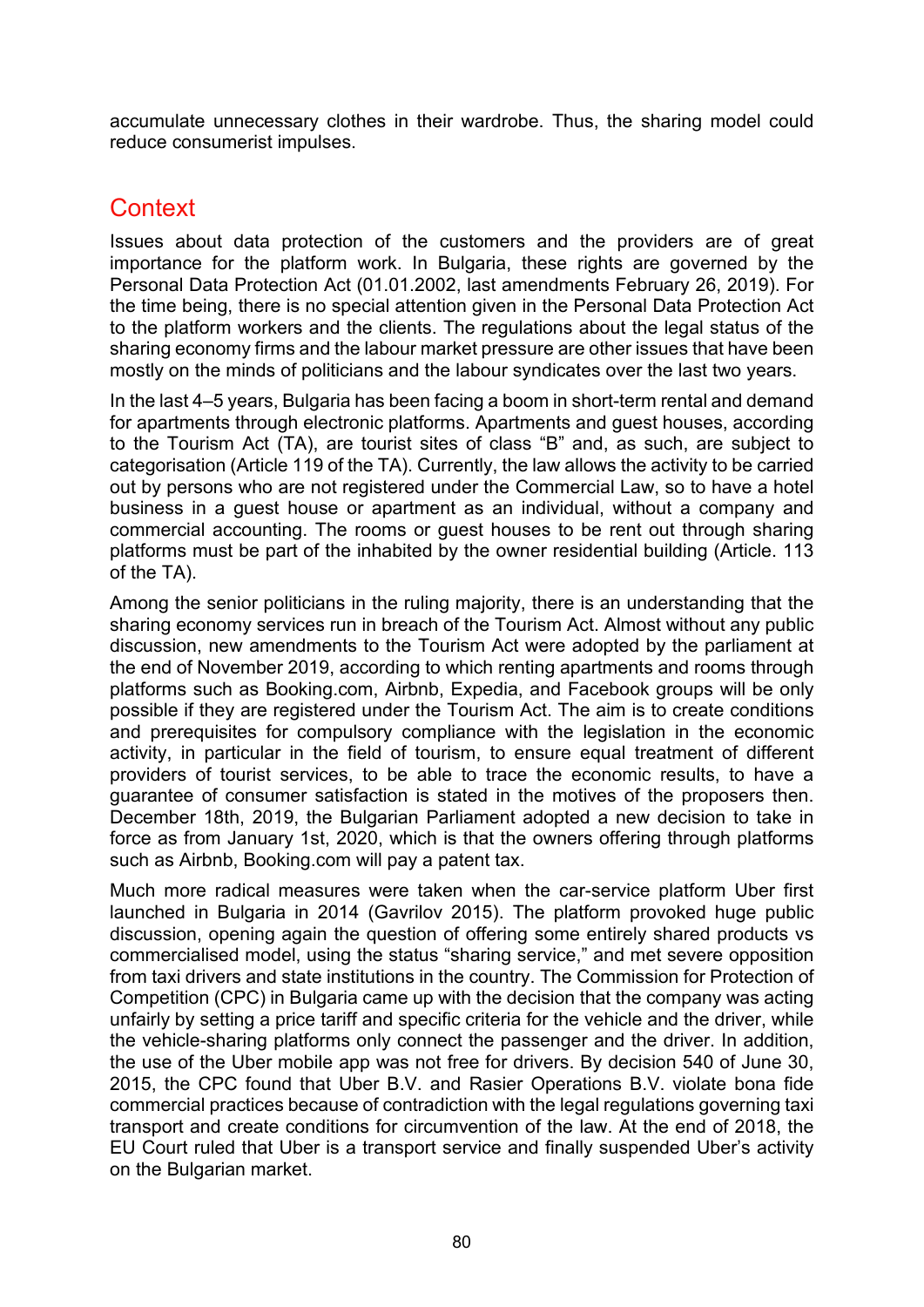For the time being, the taxi-like platforms create a big challenge in Bulgaria not because the people do not like to use this service but because of unfair commercial practices. In 2019, another transport sharing platform stopped running, the Russian Maxim company.

### **Developments**

The sharing economy will grow at double-digit rates over the next 10–12 years (Osztovis et al. 2015), and from a 5% share in 2013, it should account for about 50% of the global gross domestic product in 2025. There are no official figures about the growth of the sharing economy in Bulgaria, but there are several sectors where sharing economy manifests itself strongly. The two pioneers of the sharing economy, now global giants—Airbnb and Uber—were among the first well-established companies on the Bulgarian market. While Airbnb is still well-doing, the case of Uber, as seen above, is over. At the other end of the arena, many small start-ups flourishing in different niches—short-term rental of rooms, apartments and other real estates, tourism and shared travel, education and training, trade, long-distance carpooling services, selling home-made goods, shared co-working spaces, parking spaces sharing, events, crowdsourced delivery networks, lending platforms, crowdfunding real estate investment etc. As far back as two years ago, Airbnb hosts offered more beds than all the hotels in Sofia, and at the time, over 300 users have signed up for the platform with two times increase in rental growth from January 2017 to the end of 2019, according to the statistical data (www.airdna.co). The numbers for Plovdiv, Burgas, and Varna are similar, and in the summer, the offers for the Black Sea coast are significantly rising.

A recent study shows that although the rate of growth of international tourists in the capital Sofia is moderate-higher compared to other more popular tourist cities in Europe, the manifestations of Airbnb are similar to those in other destinations (Roelofsen 2018). However, the same study reveals a specific pattern for Airbnb in Sofia as a post-socialist city—the offers are mainly in those areas that have undergone processes of gentrification and where are located most tourist attractions and officially registered accommodation. The transport sector for shared services is less represented in the country compared to the accommodation sector.

Airbnb, Booking.com, Expedia, Flat way, Rentbyowner, HomeAway, and Facebook groups are among the active short-term rental platforms operating in the Bulgarian market. In parallel, there are a number of well-established process management companies in the short-term rental market that partner with these platforms, such as Flat Manager (www.flatmanager.bg). Its philosophy relies on the understanding that the successful renting out of a property on short-term rental platforms depends not only on the quality of the individual activities but also on their consistency and synchronisation. For this reason, they only offer one service package that includes all and costs 25% of the revenue generated.

A newer trend is the peer-to-peer workspaces and offices—the owner or tenant offers others to share working space. Even more often, empty industrial buildings are provided for concerts, theatrical productions, and exhibitions. The co-working spaces have a significant impact on other industries such as the event industry, IT and are changing the way they perform. They have the mission to accelerate the global workforce adoption of co-working through discovery, bookings, and frictionless access.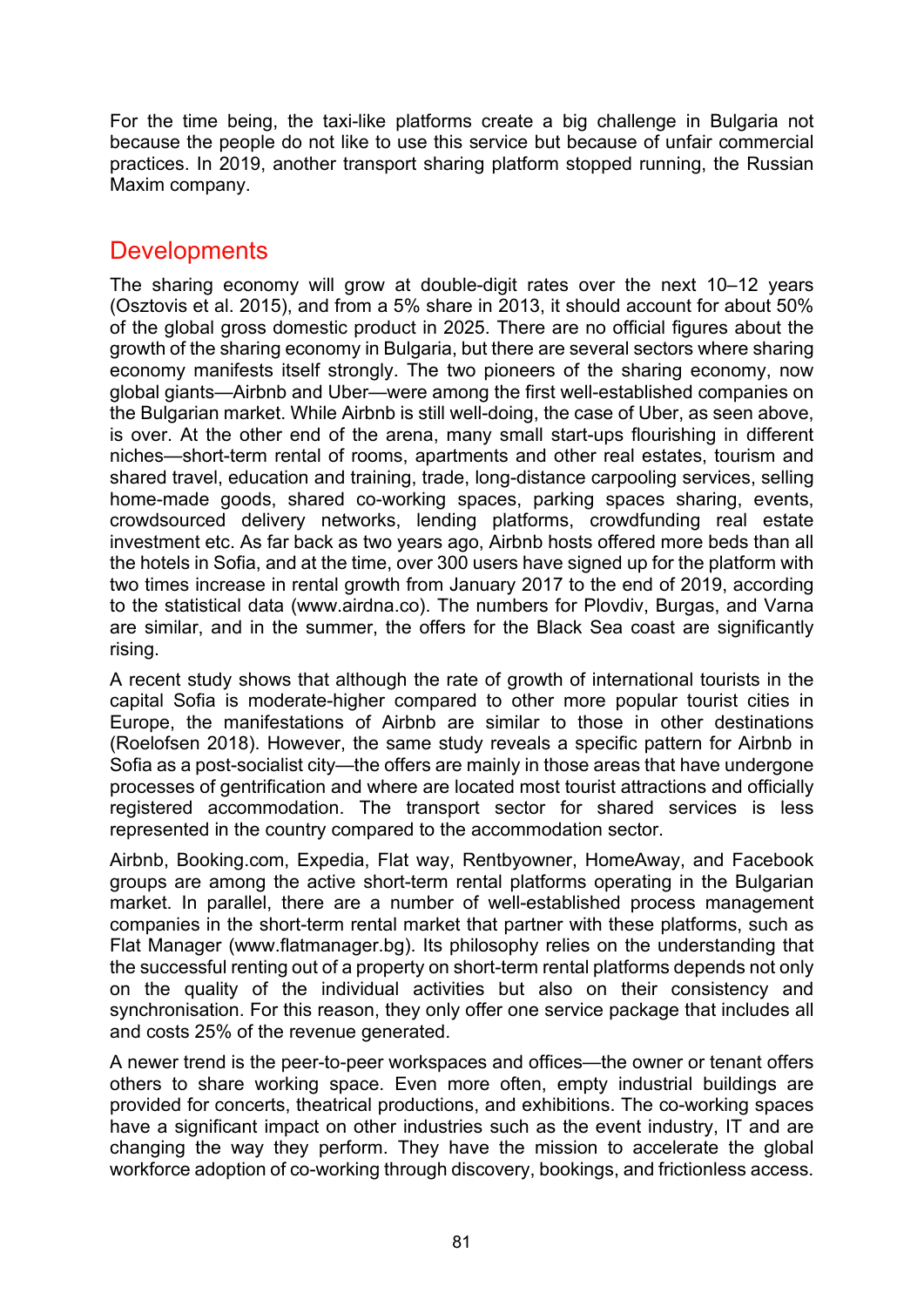37 actively functioning co-working spaces are only in Sofia (www.cowor[ker.com/search/sofia/bulgaria](https://www.coworker.com/search/sofia/bulgaria)).

An interesting platform has been successfully developed in the financial sector Klearlending [\(www.klearlending.com](http://www.klearlending.com/)). Klearlending is a combination of P2P lending and free financial education. Klear is an innovative FinTech company and was named The Best FinTech Start-up in Bulgaria at the Central European Start-up Awards 2017.

End of 2019, StudyHub Bulgaria, the first of its kind shared learning space in Bulgaria, opened its doors (www.facebook.com/StudyHub[-Bulgaria-2141246312824249/\)](https://www.facebook.com/StudyHub-Bulgaria-2141246312824249/), Students from two Sofia universities initiated this 24/7 learning space. It is located in the Sofia Student's town—Studentski grad, there is no day off, working conditions for disadvantaged people are provided. It has its own library of specialised scientific and fiction literature from private donations, companies and non-governmental organizations. Additionally, soft skills training, career preparation is delivered, and the hub follows the trend of adaptive and flexible non-formal education to meet the needs of new generations. This is the first step towards a change in higher education from the inside out to the practical sharing of knowledge (Georgieva et al. 2019).

Educational cooperatives are also functioning successfully in the country, opening home schools (Hristova 2016). As platform businesses evolve, like others, there are successful platforms that have left the market or ceased operations. The first Bulgarian online farmer's market, Farmhopping (since April 2014), was among those that "closed the doors" in 2019, but only two months later managed to restart its activities successfully.

A 2016 Flash Eurobarometer 438 survey showed that in Bulgaria, similarly to Sweden, the collaborative platforms are cheaper or free (European Commission 2016). The study reveals that 26% of the Bulgarians, compared to 41% average in European Union (EU), don't know who is responsible in case of a problem arising in sharing economy businesses; 26% (28% in EU) are not trusting the Internet transactions in general; 26% (27% in EU) not trusting the provider or seller; 25% (17% in EU) are disappointed because the services and goods do not meet their expectations; 36% (27% in EU) are disappointed because the services and goods do not meet expectations. One of the main problems of collaborative platforms in Bulgaria and Austria (both 36%) and in Latvia (41%); 25% (17% in EU) not having enough information on the service provided.

In 2017 in Bulgaria, 12.1% of people using the Internet in the past year have rented a home from another private person through sharing accommodation platforms such as Airbnb or social networks (www.nsi.bg 2017). The relative share of those who benefitted from the offer of shared travel is smaller (3.9%).

According to Flash Eurobarometer 467 (European Commission 2018), Bulgaria and Portugal are the countries with the lowest proportions of users of services via collaborative platforms (both 17%). 62% of the interviewed have used a service offered via the collaborative platform in the accommodation sector (i.e., renting an apartment), 38% in car-sharing, 37% food-related services, 24% household services (gardening, repairs, childcare, etc.), 18% professional services (IT, accounting etc.) and only 3% (8% in EU) in collaborative finance (e.g., peer-to-peer lending or crowdfunding). While 74% of the respondents see the advantages of using collaborative platforms compared to traditional channels as more convenient access to services, in the availability of ratings and reviews by users (63% of the respondents) and many other, 57% of them upon their personal experience consider the lack of clarity about who is responsible in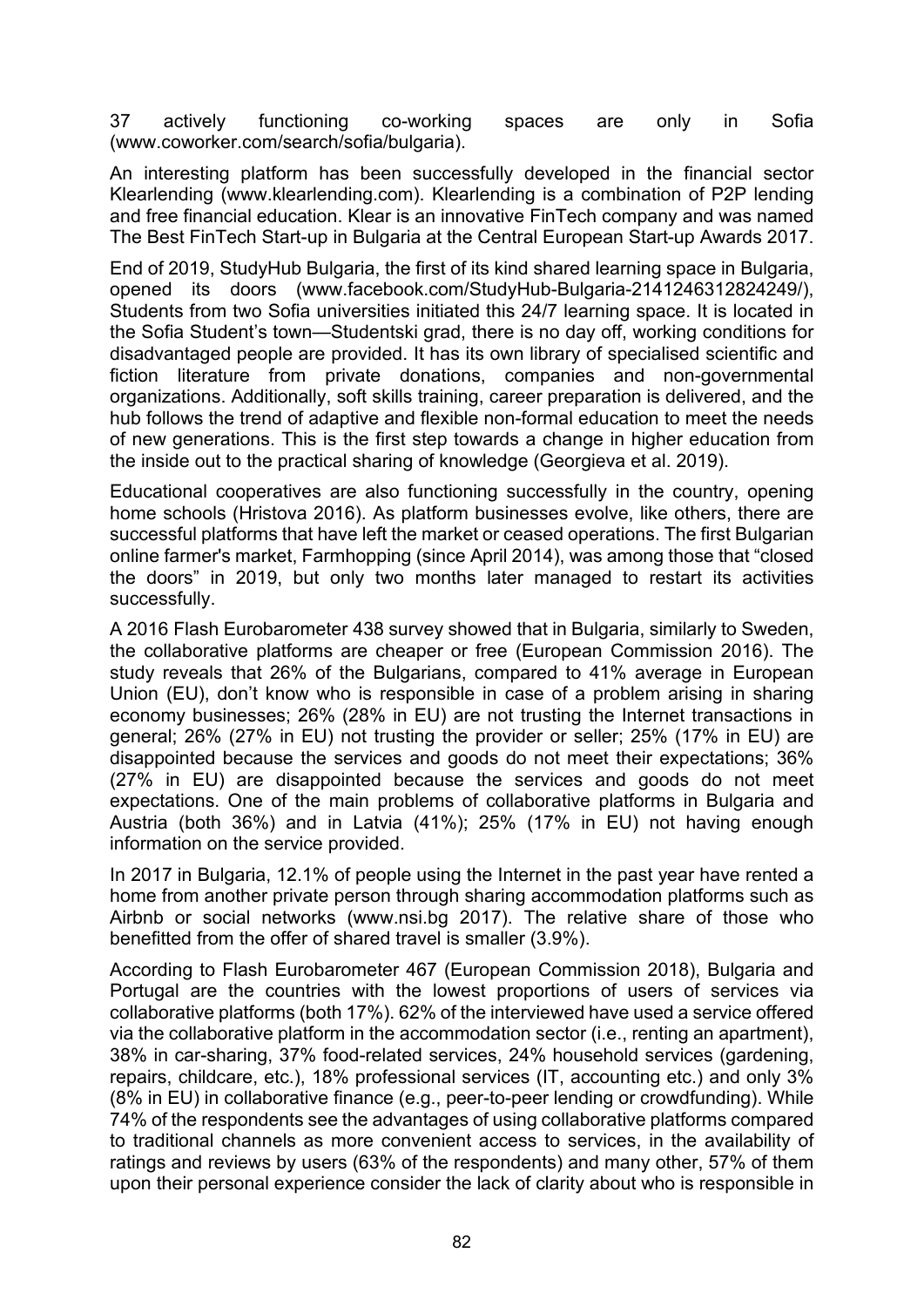case of problems arising and 35% are not trusting the providers of services offered via collaborative platforms.

The new Sharing Economy Index of the Swedish free-market think tank Timbro ranks Bulgaria in 63rd place in the world out of a total of 213 countries and territories (Bergh et al. 2018). Sharing economy is larger in countries where more people have access to high-speed Internet, but the development is not depending too much on the level of regulations as previously thought, according to the Timbro Sharing Economy Index report (Dildy and Olaffson 2018). The same economic indicators for freedom that favour the development of the traditional economy also matter for the size of the sharing economy, the report reveals. On the other side, it was found that social trust is not related to the use of sharing economy services which do not support the popular notion that the sharing economy depends on high levels of social trust outside the platform. An alternative hypothesis assumes the companies in the sharing economy have found ways to facilitate trust intensive transactions also where social trust is low.

### **Issues**

The Bulgarian government is rather passive or neutral for the time being regarding the regulation of the collaborative economy and to develop a business environment that encourages this economy, and this is one of the reasons for the slower rate of development of the SE (similar to Slovenia (European Commission 2018)). No special support measures have been identified in the country, and no studies have been commissioned by the government on the sharing economy until the end of 2019. There is also no official data regarding investment activity in the context of the sharing economy. In places where the government is rather neutral, and the business environment is not an encouraging one, the collaborative economy (Bulgaria, Slovenia) seems to be developing at a slower rate" (European Commission 2018). Despite the surge of sharing economy initiatives across sectors, there is no official government commissioned study to date. It can be assumed that the government of Bulgaria will develop and propose other initiatives covering business models of the sharing economy in different sectors and in terms of working across platforms as a whole.

Online platforms are key drivers of innovation in the digital world, and their success is closely tied to the success of a range of businesses that use platforms to reach customers. Platforms allow especially smaller businesses to extend their operations beyond their home state, catering for consumers across the entire Single Market. More and more people in Bulgaria are open to working as freelancers, digital nomads or providing services through platforms.

The topic of undeclared work, however, is not solved, and it is often on the debate on a national scale. In September 2018, a national conference, "Informal economy and undeclared work—international, European, and national dimensions," was organized by the Bulgarian Chamber of Commerce and Industry (BCCI). The participants from the institutions, social partners and non-governmental organizations raised the concern that the informal economy and undeclared work bring losses to everyone. It appeared that the losses are firstly for the workers themselves who can now be happy to have more money (income at disposal) because of unpaid taxes and social security contributions, but in the future, their benefits and pensions will be on the brink of survival. On the other hand, huge losses for the society as a whole can be observed, as reduced tax and social security revenues limit the state's ability to invest in vital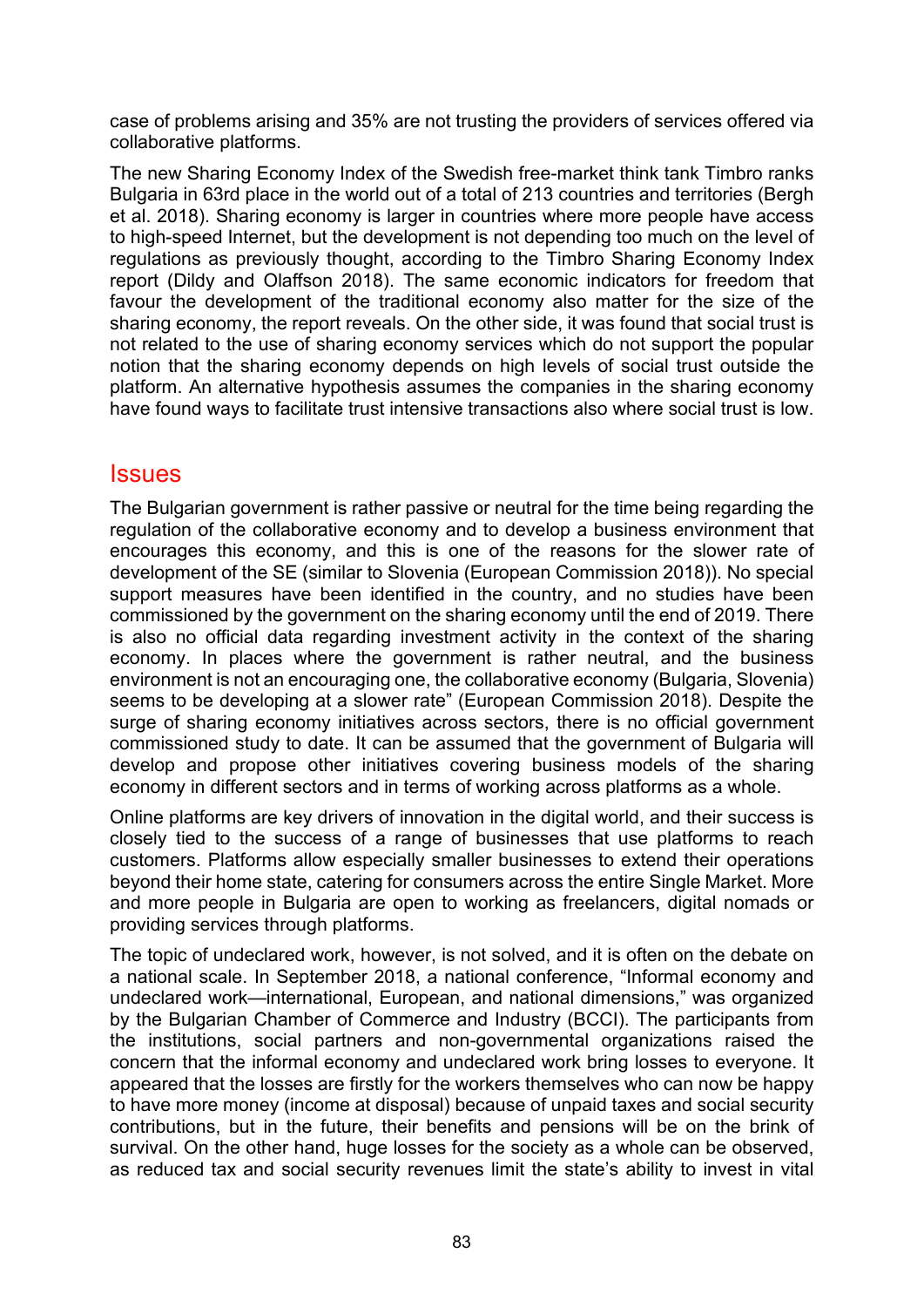public systems such as health, education, social welfare. This issue remains a great challenge for the stakeholders in the country.

Other challenges are linked to the protection of the consumers to raise their trust in using collaborative services, trust in the online booking process or payments and of course, to overcome the deficit of technical knowledge about how to use collaborative platforms. Upon resolving these issues, the economic, social, and community impacts of the sharing economy business models would be more understandable.

## Other Major Players

Although no specific legislation has been adopted effectively in Bulgaria to cover issues related to the sharing economy and platform business, the largest business organizations in the country and the trade unions are aware of the strong need to create a harmonious environment for the development of the sharing economy innovative business models. The Bulgarian Industrial Association ([www.bia](http://www.bia-bg.com/)-bg.com) and the Bulgarian Chamber of Commerce and Industry [\(www.bcci.org](http://www.bcci.org/)) initiated debates on sharing economy tackling another key issue, i.e., to identify the motivations the people and the business entities to be involved in the platform operations and thus to discover the potential of platforms owners and sharing economy start-ups and to deliver effective support services to boost their development and achieve benefits. The Bulgarian Industrial Association initiated a campaign focusing on the support to the collaborative economy where these issues are raised. The running project SharON in collaboration with five partner countries (Bulgaria, Estonia, Italy, Poland, and Slovakia, www.sharedeconomy.eu), aims to identify innovation and technology-oriented SMEs that work or wish to work within the sharing economy. Through identification of the potential and needs of platform owners and start-ups, appropriate support programs will be elaborated (www.bia-[bg.com/event/view/24832/](https://www.bia-bg.com/event/view/24832/)).

The Bulgarian Start-up Association (BESCO) is a non-governmental organization that acts as a bridge between start-ups, private and institutional investors, the government, and other stakeholders in the innovation industry caring about the establishment of the best ecosystem for the sharing economy businesses. BASSCOM is the industry association of leading Bulgarian software development companies. Its mission is to promote competitive advantages and long-term traditions in software development as well as to encourage acquisitions of best practices to raise company excellence. BASSCOM is a part of the EU Digital SME Alliance and contributing to the digital industry aiming at a friendly milieu for sharing economy activities.

## Future Directions of Research

The development of the sharing economy will continue to challenge the Bulgarian economy similarly to a European one. The study showed that targeted studies of the impacts, understanding, and evaluation of its social, economic, environmental and community impact and especially in small settlements with the help of specific indicators, are needed, and also its manifestations and specific consequences. Furthermore, the evaluation of policy impacts and gaps will raise what gaps in policies need to be filled to ensure the innovation potential of this business model are. The conclusions of such analysis will allow outlining the opportunities for the development of the collaborative economy in Bulgaria, and on the other hand, to bring out the key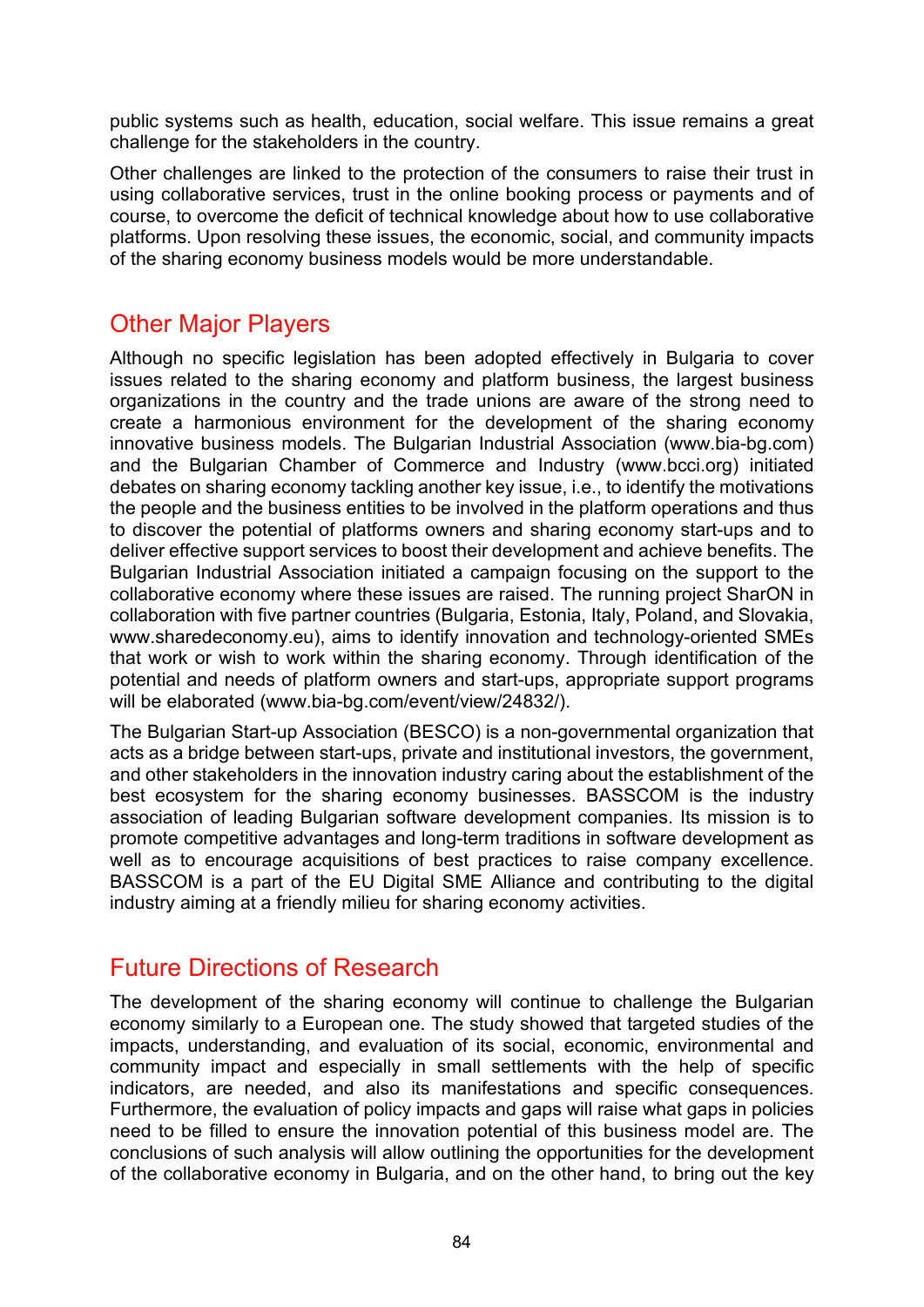challenges arising from its development. No profitable surge can be predicted without clarifying the sharing economy contribution to the digital agenda and knowledge society. Then research on which role the government should play in the development of this economic model should be performed so that the sharing economy innovate the public sector and what the role of co-working entrepreneur is in these transformations?

There is also a need for research to shed light on the risks of side effects and subsequent errors to further strengthen the perceived values and avoid potential barriers. A large survey regarding the experience of both consumers and suppliers is more than a must to help elaborate respective policies. Future research should also evaluate its impact on urban development, hardly affected by short-time renting accommodation and identifying possible alternatives to the current sharing platform on the market.

### Summary

The chapter contributes to understanding the stage of development of the sharing economy in Bulgaria as a vital aspect of social, economic, and political life. The study reveals that the palette of shared goods and services on the market is not constant over time and moves elegantly from sharing goods to close friends and colleagues through carpooling and more sophisticated co-sharing working spaces and talent, crowdfunding and others. The list of major international sharing platforms is filled with more and more outstanding local-born business models and brands. Some locally created sharing platforms already ceased operations, others restarted again, and some are already operating in foreign markets. The phenomenon is flourishing through the Internet and digital platforms, but the question of whether it will contribute to the digital agenda of the country is important for building policies for its development. These issues are not yet well understood by all the stakeholders on the Bulgarian market and are the greatest challenge the sharing economy and the platform businesses, in general, are facing nowadays. The perception is that the business model-based on the sharing of assets, belongings, money, services, knowledge etc., will continue to develop and grow exponentially unless any emergencies may strongly affect or threaten its functioning, as well as endanger the security of users and service providers.

Some of the positive effects of the sharing economy that have been identified and portrayed with the present study are linked to creating new opportunities for business and for the young and old people in cities and also in small communities around the country. Nevertheless, the study also raises concerns and questions about how it is possible for the sharing economy to develop on its own without any policy, regulatory framework, lack of strategic vision in a milieu of difficult to find reliable information on its development. However, the bubble may burst and blur the positive effects of this collaborative model of business. In order to meet the challenges and benefit from the opportunities of the sharing economy, firstly, the Bulgarian government must commission a report to evaluate the dimensions and the economic, social, environmental and policy impacts of the sharing economy platforms in the country. Further, to develop policies and measures specifically focused on issues related to legal regulations, taxation, competition, and social protection of workers in the sharing economy. The role of government and municipalities in the development of sharing economy in Bulgaria is minor, but the absence of any national policy presently should not be seen as a barrier but a signal to create one. Elaboration of a strategy that can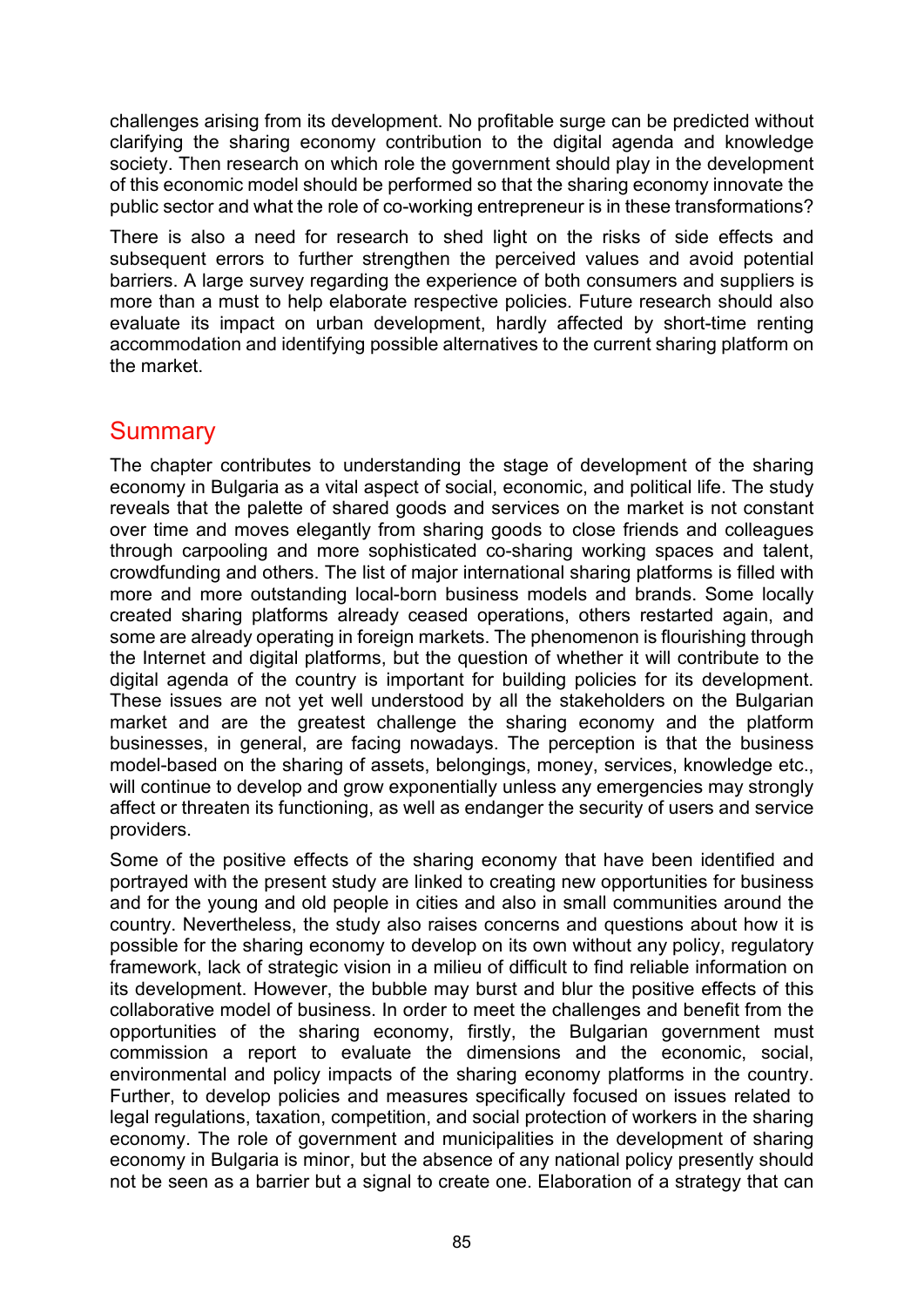turn the weaknesses into strengths and threats into opportunities is crucial for the further profitable expansion of the sharing economy in the country. Creating a favourable environment for the collaborative economy will allow a number of asset and service sharing initiatives to take place, which can be expected to promote entrepreneurship, to grasp the opportunities, increase employment and address other social issues, waste reduction, welfare improvement, and improve the image of Bulgaria as a collaborative economy.

### References

- Agyeman, J., and McLaren, D. (2015). *Sharing Cities: A Case for Truly Smart and Sustainable Cities*. Cambridge. MIT Press.
- AirDna Market Minder. (2019). *Vacation Rental Data. Statistical Data*. www.airdna.co/vacation-rental-[data/app/bg/default/sofia/overview](https://www.airdna.co/vacation-rental-data/app/bg/default/sofia/overview)
- Belk, R.W. (2010). Sharing. *Journal of Consumer Research 36*(5), 715–734. https://doi.org/10.1086/612649.
- Belk, R.W. (2014a). Sharing versus Pseudo-Sharing in web 2.0. *Anthropologist 18*(1). 7–23.
- Belk, R.W. (2014b). You Are What You Can Access: Sharing and Collaborative Consumption Online. *Journal of Business Research 67* (8). 1595–600. https://doi.org/10.1016/j.jbusres.2013.10.001.
- Bergh, A., Funcke, A. and Wernberg, J. (2018) *Timbro Sharing Economy Index*. Resource document. Timbro. [https://timbro.se/allmant/timbro](https://timbro.se/allmant/timbro-sharing-economy-index/)-sharing-economy[index/](https://timbro.se/allmant/timbro-sharing-economy-index/)
- Bothun, D., Lieberman, M., Egol, M., Clarke, D., Atkinson, J., Blumenthal, J., Decker, B., Hobbs, M., Shirsekar, S. (2015). *Consumer Intelligence Series: The Sharing Economy*. PwC. [www.pwc.com/us/en/industry/entertainment](https://www.pwc.com/us/en/industry/entertainment-media/publications/consumer-intelligence-series/assets/pwc-cis-sharing-economy.pdf)media/publications/consumer[-intelligence-series/assets/pwc-cis-sharing](https://www.pwc.com/us/en/industry/entertainment-media/publications/consumer-intelligence-series/assets/pwc-cis-sharing-economy.pdf)[economy.pdf](https://www.pwc.com/us/en/industry/entertainment-media/publications/consumer-intelligence-series/assets/pwc-cis-sharing-economy.pdf) Accessed: 19 June 2019.
- Botsman, R. (2013). *The Sharing Economy Lacks a Shared Definition*. Fast Company. [www.fastcompany.com/3022028/the-sharing-economy-lacks-a-shared-definition.](https://www.fastcompany.com/3022028/the-sharing-economy-lacks-a-shared-definition)
- Botsman, R., and Rogers, R. (2010). Beyond Zipcar: Collaborative consumption*. Harvard Business Review, 88*(10), 30.
- Coworker.com. *Statistical Data*. [www.coworker.com/search/sofia/bulgaria](https://www.coworker.com/search/sofia/bulgaria)
- Dildy, K. and Olaffson, G. (2018). *Timbro Sharing Economy Index*. Timbro. https[://timbro.se/app/uploads/2018/07/tsei](https://timbro.se/app/uploads/2018/07/tsei-version-17_web.pdf)-version-17\_web.pdf.
- EU Open Data Portal (2016). *Flash Eurobarometer 438 The use of the collaborative economy*. [http://data.europa.eu/euodp/en/data/dataset/S2112\\_438\\_ENG.](http://data.europa.eu/euodp/en/data/dataset/S2112_438_ENG) Accessed: 11 June 2019.
- EU Open Data Portal (2018). *Flash Eurobarometer 467 The use of the collaborative economy*. [https://data.europa.eu/euodp/data/dataset/S2184\\_467\\_ENG.](https://data.europa.eu/euodp/data/dataset/S2184_467_ENG) Accessed: 11 June 2019.
- European Commission (2016). *Communication from the Commission to the European Parliament, the Council, the European Economic and Social Committee and the*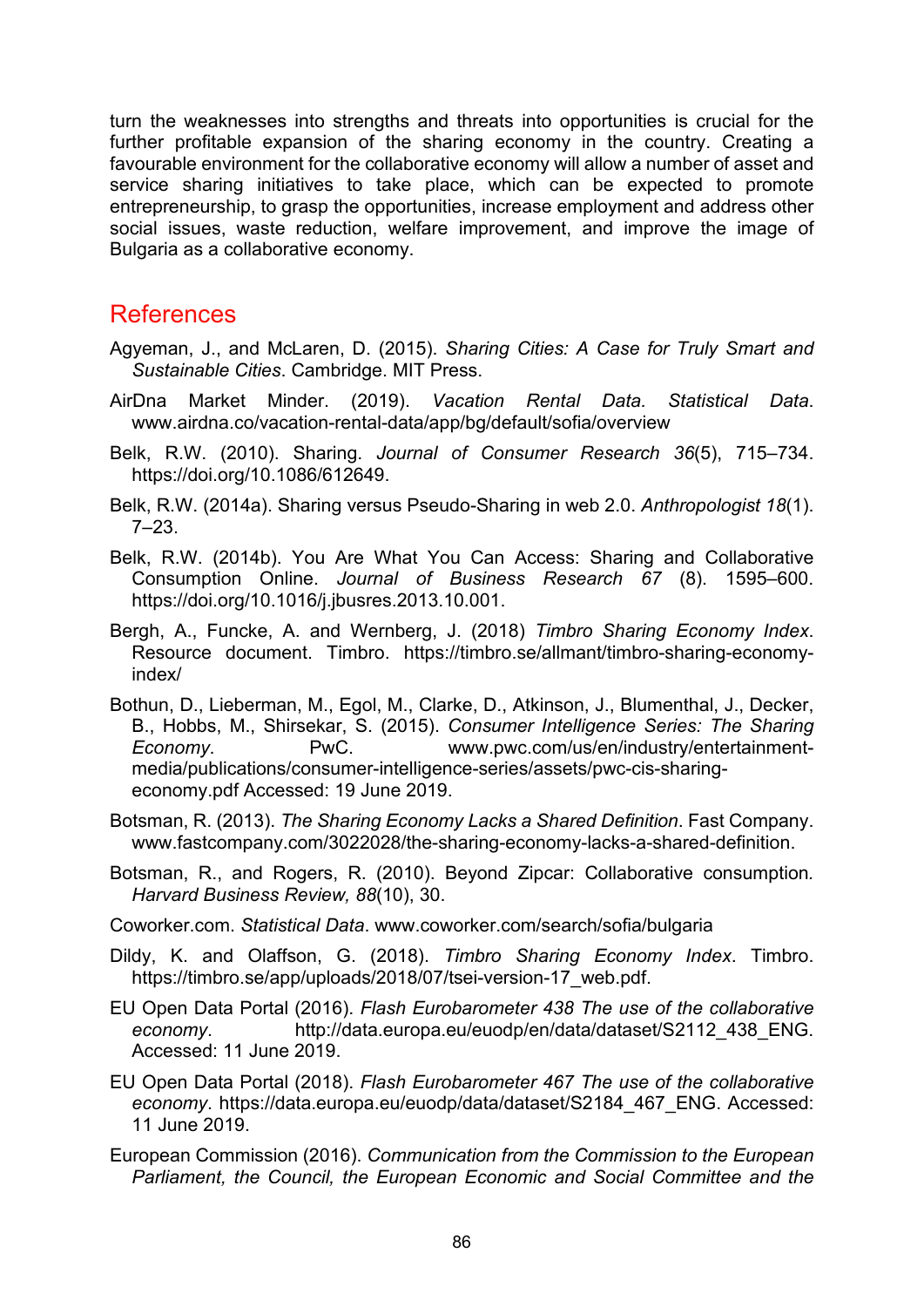*Committee of the Regions: A European Agenda for the Collaborative Economy*. Brussels.

<http://ec.europa.eu/DocsRoom/documents/16881/attachments/2/translations>

- European Commission (2018). *Study to Monitor the Economic Development of the Collaborative Economy in the EU. Final Report Part A: final report*. [https://op.europa.eu/en/publication](https://op.europa.eu/en/publication-detail/-/publication/79bee7ad-6d22-11e8-9483-01aa75ed71a1/language-en/format-PDF/source-search)-detail/-/publication/79bee7ad-6d22-11e8-9483- [01aa75ed71a1/language-en/format-](https://op.europa.eu/en/publication-detail/-/publication/79bee7ad-6d22-11e8-9483-01aa75ed71a1/language-en/format-PDF/source-search)PDF/source-search. https://doi.org/10.2873/972344.
- European Commission (2018). *Study to Monitor the Economic Development of the Collaborative Economy at sector level in the 28 EU Member States. Final Report*. [https://op.europa.eu/en/publication](https://op.europa.eu/en/publication-detail/-/publication/0cc9aab6-7501-11e8-9483-01aa75ed71a1/language-en/format-PDF)-detail/-/publication/0cc9aab6-7501-11e8-9483- [01aa75ed71a1/language-en/format-](https://op.europa.eu/en/publication-detail/-/publication/0cc9aab6-7501-11e8-9483-01aa75ed71a1/language-en/format-PDF)PDF. https://doi.org/10.2873/83555. Accessed: 11 November 2019
- European Commission (2018). *Proposal for a Regulation of the European Parliament and of the Council establishing a European Labour Authority*. Strasbourg. 2018/0064 (COD).
- European Parliament (2017) *СТАНОВИЩЕ на Комисията по заетост и социални въпроси, на вниманието на комисията по вътрешния пазар и защита на потребителите относно Европейската програма за икономика на споделянето 2017/2003(INI)* (*Opinion of the Committee on Employment and Social Affairs for the Committee on the Internal Market and Consumer Protection on a European agenda for the collaborative economy (2017/2003(INI)*) (In Bulgarian). [www.europarl.europa.eu/doceo/document/A-8-2017-0195\\_BG.html#title4.](https://www.europarl.europa.eu/doceo/document/A-8-2017-0195_BG.html#title4)
- Expert.bg (2019). *Българи Създадоха Платформа за Споделено Образование* (*Bulgarians Created a Platform for Shared Education*). (In Bulgarian). Expert.bg. https://expert.bg/Bylgari-syzdadoha-platforma-za-spodeleno-obrazovanie-740152.html
- EY (2016) *Get ready: open to sharing means open for business*. www.ey.com/Publication/vwLUAssets/ey[-get-ready-open-to-sharing-means-open](https://www.ey.com/Publication/vwLUAssets/ey-get-ready-open-to-sharing-means-open-for-business/$FILE/ey-get-ready-open-to-sharing-means-open-for-business.pdf)for-business/\$FILE/ey[-get-ready-open-to-sharing-means-open-for-](https://www.ey.com/Publication/vwLUAssets/ey-get-ready-open-to-sharing-means-open-for-business/$FILE/ey-get-ready-open-to-sharing-means-open-for-business.pdf)business.pdf
- Frenken, K., Schor, J. (2017). Putting the sharing economy into perspective. *Environmental Innovations and Societal Transitions, 23*, 3–10.
- Gavrilov, P. (2015). *След Uber, Airbnb ли е на ред?* (*After Uber, is Airbnb next?*) (In Bulgarian). Webcafe. [https://webcafe.bg/pari/1873048908](https://webcafe.bg/pari/1873048908-sled-uber-airbnb-li-e-nared.html)-sled-uber-airbnb-li-e[nared.html.](https://webcafe.bg/pari/1873048908-sled-uber-airbnb-li-e-nared.html) Accessed: 11 May 2019.
- Georgieva, T., Georgieva, R., Galev, T., Yalamov, T., Koleva, F. (2019). *Innovation.bg 2019 Innovation and Economic Growth.* ARC Fund. 41–42.
- Hristova, I. (2016). *Образователен Кооператив в Пловдив Отваря Домашно Училище* (*Educational Cooperative in Plovdiv Opens Home School*). (In Bulgarian). Uspelite. Available at[:https://uspelite.bg/obrazovatelen](https://uspelite.bg/obrazovatelen-kooperativ-v-plovdiv-otvarq-domashno-uchilishte)-kooperativ-v-plovdiv-otvarq[domashno-uchilishte](https://uspelite.bg/obrazovatelen-kooperativ-v-plovdiv-otvarq-domashno-uchilishte)
- Ivanova, M. (2015). Sharing Economy: Bulgarian Tourism Industry Perspective *Proceedings of International Conference "Tourism in the age of transformation," 05*– *07 November 2015, Varna, University of Economics-Varna*, 479–488.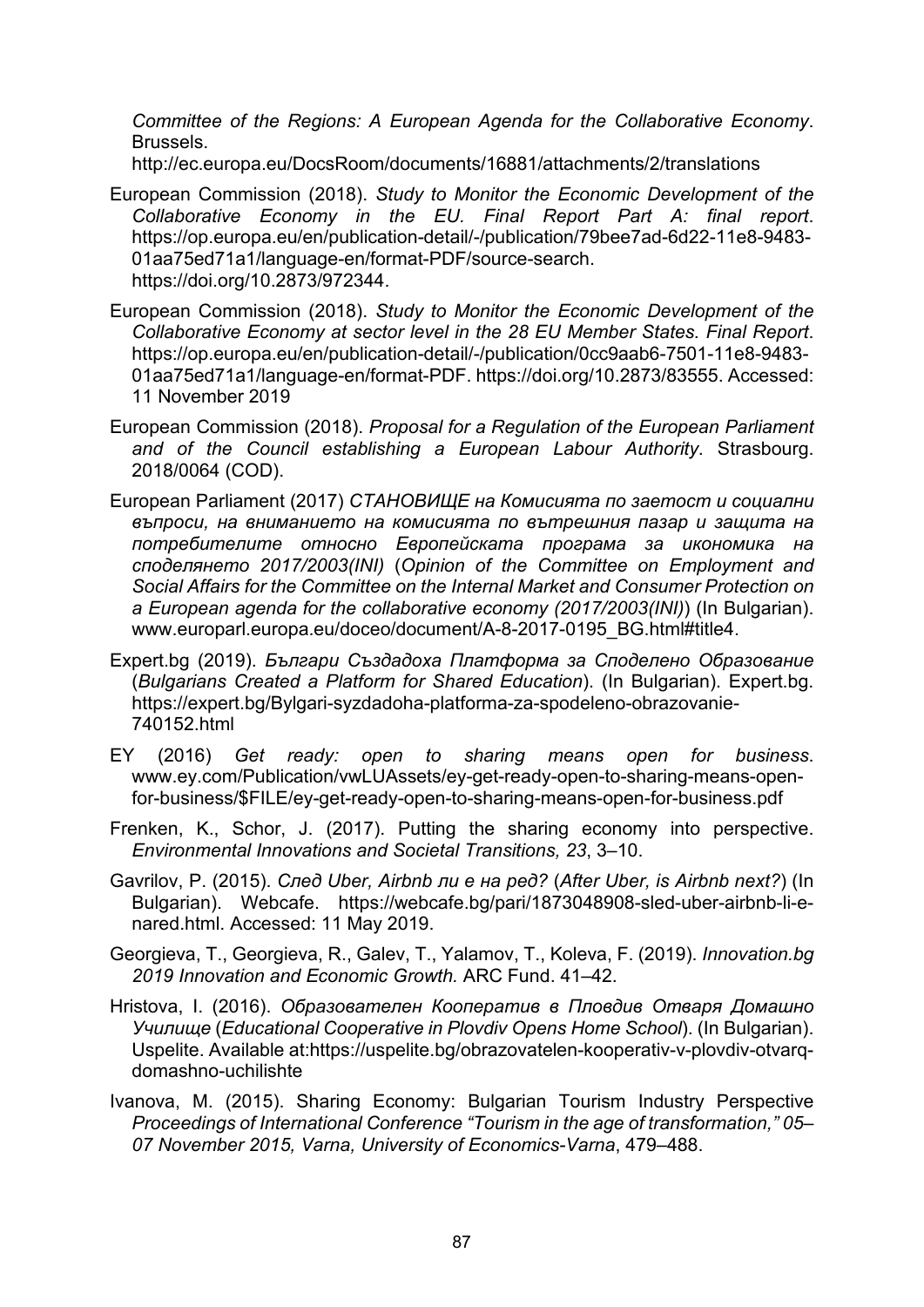- Kim, M.J. (2019). Benefits and Concerns of the Sharing Economy: Economic Analysis and Policy Implications. *KDI Journal of Economic Policy*. *41*(1). 15–41. https://doi.org/10.23895/kdijep.2019.41.1.15.
- Krueger, N. (2012). Bridging Town and Gown: Best Practice? An Essay on Growing the Local Entrepreneurial Ecosystem. *International Journal of Business and Globalisation. 9*(4). 347–58.
- Martin, C.J. (2016). The sharing economy: A pathway to sustainability or a nightmarish form of neoliberal capitalism? *Ecological Economics*. https://doi.org/10.1016/j.ecolecon.2015.11.027.
- My Education Club. (2019). *P2P Learning Platform*. <https://myeducationclub.com/bg/>
- National Statistical Institute (2017). *Main results of the survey on the information society in households in 2017*. [www.nsi.bg/sites/default/files/files/pressreleases/ICT\\_hh2017\\_en\\_ZW9AP4W.pdf](https://www.nsi.bg/sites/default/files/files/pressreleases/ICT_hh2017_en_ZW9AP4W.pdf)
- National Statistical Institute (2018). *Main results of the survey on the information society in households in 2018*. [www.nsi.bg/sites/default/files/files/pressrelea](https://www.nsi.bg/sites/default/files/files/pressreleases/ICT_hh2018_en_KV45Z0R.pdf)ses/ICT\_hh2018\_en\_KV45Z0R.pdf
- Nieuwland, S. and van Melik, R. (2018). Regulating Airbnb: how cities deal with perceived negative externalities of short-term rentals. *Current Issues in Tourism*. *23*(7). 881–825. https://doi.org/10.1080/13683500.2018.1504899.
- Nikolov, A. (2018). *Обречената борба срещу икономиката на споделянето* (*The struggle against the sharing economy) Institute for Market Economics* (in Bulgarian). https://ime.bg/bg/articles/obreenata-borba[-sreshtu-ikonomikata-na-spodelyaneto/.](https://ime.bg/bg/articles/obreenata-borba-sreshtu-ikonomikata-na-spodelyaneto/) Accessed: 29 May 2019.
- Nikolova, D. (2016). *Споделената икономика и частното регулиране* (*Shared economy and private regulation*). Institute for Market Economics. (in Bulgarian). [https://ime.bg/bg/articles/spodelenata](https://ime.bg/bg/articles/spodelenata-ikonomika-i-astnoto-regulirane/)-ikonomika-i-astnoto-regulirane/. Accessed: 23 March 2019.
- Osztovis, A., Koszegi, A., Nagi, B. and Damjanovics, B., (2015). *Sharing or paring? Growth of the sharing economy*. PricewaterhouseCoopers Magyarorszag Kft.
- Roelofsen, M. (2018). Exploring the socio-spatial inequalities of Airbnb in Sofia, Bulgaria. *Erdkunde*, *72*(4), 313–327. https://doi.org/10.3112/erdkunde.2018.04.04.
- Schor, J., 2014. *Debating the Sharing Economy*. Great Transition Initiative. [www.greattransition.org/publication/deb](https://www.greattransition.org/publication/debating-the-sharing-economy)ating-the-sharing-economy, Accessed: 01 September 2019.

## Suggested Readings

- Avram, G., Choi, J., De Paoli, S., Light, A., Lyle, P., Teli, M. (2019). Repositioning CoDesign in the age of platform capitalism: from sharing to caring, *CoDesign*, 15(3), 185– 191, https://doi.org[/10.1080/15710882.2019.1638063](https://doi.org/10.1080/15710882.2019.1638063)
- Belk, R., Eckhardt, G., Bardhi, F. (2019). *Handbook of the Sharing Economy*. Edward Elgar Publishing.